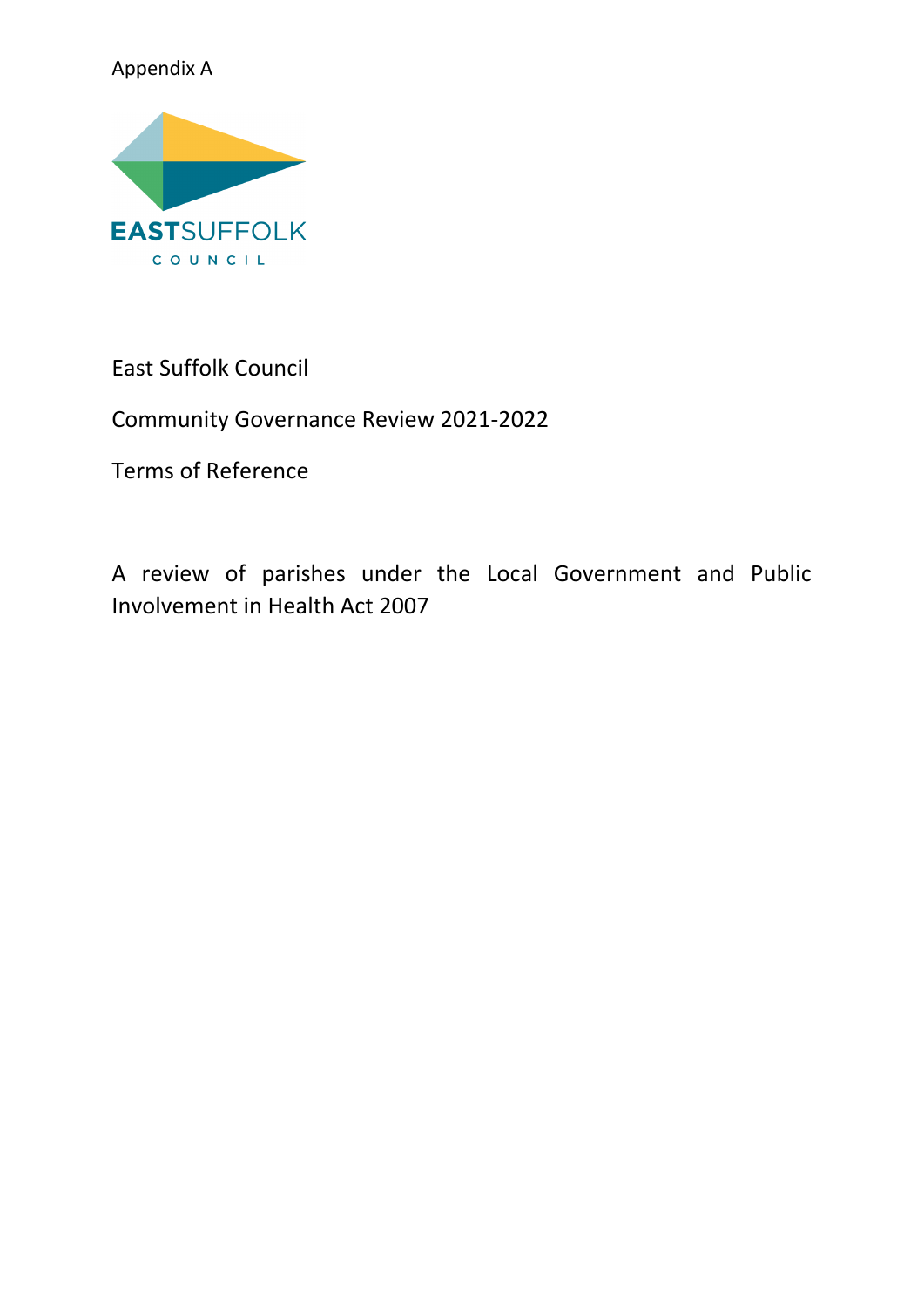# **Table of Contents**

| Reorganisation of Community Governance Orders and Commencement 7 |  |
|------------------------------------------------------------------|--|
|                                                                  |  |
|                                                                  |  |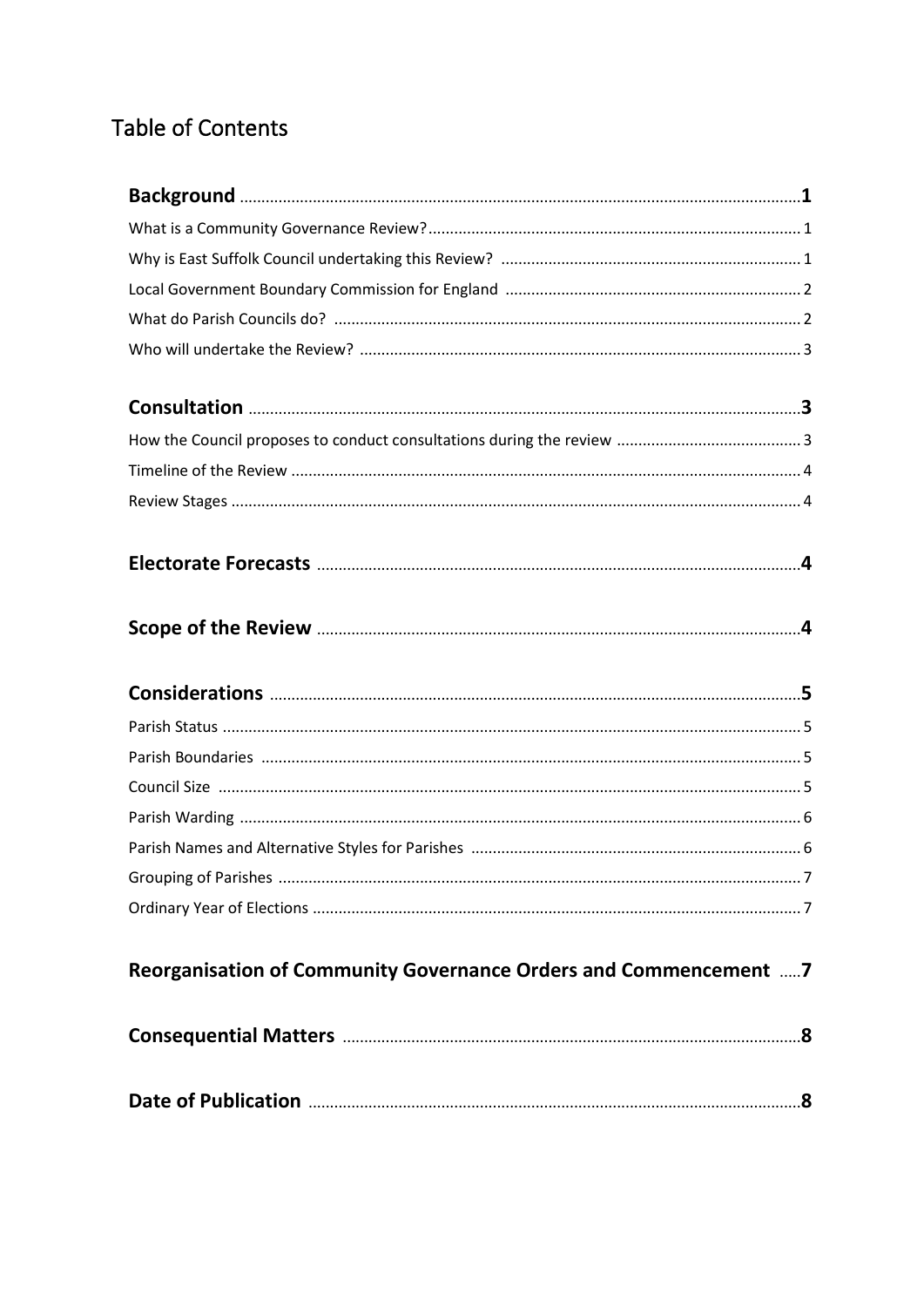# **Background**

East Suffolk Council has resolved to undertake a Community Governance Review (CGR) of the whole of the district. The Council has a duty to keep parish arrangements under review.

In undertaking the review, the Council will be guided by Part 4 of the Local Government and Public Involvement in Health Act 2007 (referred to as 'the 2007 Act'), the relevant parts of the Local Government Act 1972 and Guidance on CGRs issued by the Department of Communities and Local Government and the Local Government Boundary Commission for England in March 2010. Also, the following Regulations which guide, in particular, consequential matters arising from the review: Local Government (Parishes and Parish Councils) (England) Regulations 2008 (SI2008/625) and Local Government Finance (New Parishes) Regulations 2008 (SI2008/626).

Section 81 of the 2007 Act requires the Council to publish its Terms of Reference for the Review which clearly set out the focus of the review. This document will fulfil that requirement.

The Council is also required to have regard to guidance on CGRs issued by the Secretary of State for Communities and Local Government. This guidance was published in March 2010 and has been carefully considered when drawing up the Terms of Reference and timetable for this review.

### **What is a Community Governance Review?**

A CGR is a legal process whereby Principal Authorities (East Suffolk Council) can consider the following:

- creating, merging, altering or abolishing parishes,
- the naming of parishes and the style for any new parishes,
- the electoral arrangements for parishes, i.e. the ordinary year of election, council size, the number of councillors to be elected to the council and parish warding,
- grouping of parishes under a common parish council or de-grouping parishes.

A CGR must reflect the identities and interests of communities and should take into account the impact of community governance arrangements on cohesion and the size, population and boundaries of a local community or parish.

### **Why is East Suffolk Council undertaking this review?**

A CGR provides principal councils with an opportunity to make changes to community governance arrangements in their area and ensure that such arrangements provide cohesive communities, improved community engagement, better local democracy and result in improved effective and convenient delivery of local services.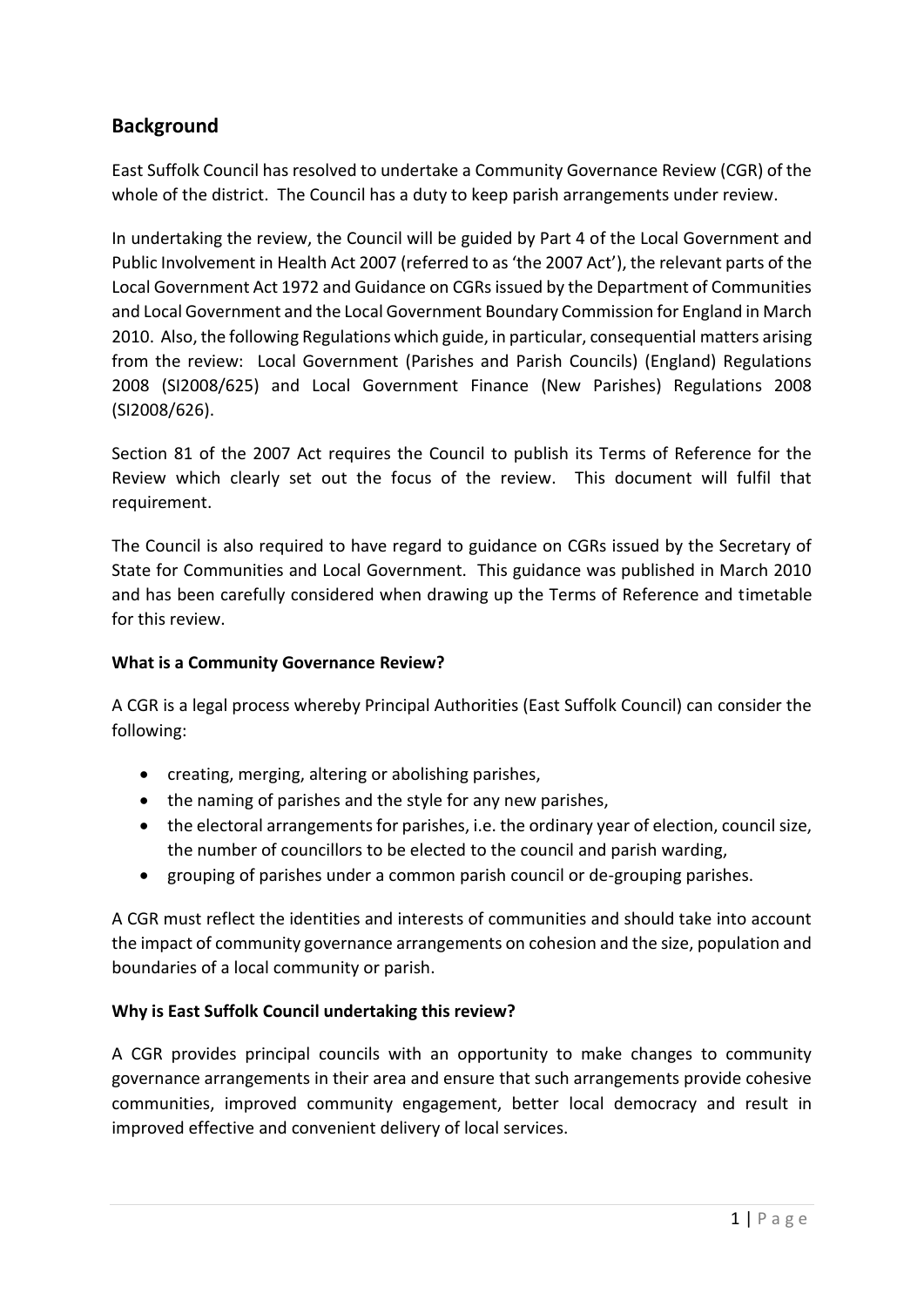East Suffolk Council has not carried out a district wide review since the creation of the new council. However, in order to create East Suffolk Council, the Local Government Boundary Commission for England undertook a district boundary review which came into effect for the elections in 2019 and have since carried out a County Council boundary review for Suffolk which was published in September 2021.

Government guidance states that it is good practice to conduct a full CGR at least every 10 to 15 years and keep the area under review in the meantime.

East Suffolk Council wants parish councils to play an important part in community empowerment at a local level and wants to ensure the parish governance in the district continues to be robust, representative of the locality and able to meet future challenges. It is also important that electoral arrangements are appropriate, equitable and understood by the local electorate.

As new development takes place, it may be that existing parish boundaries are no longer the most appropriate division between parishes. The CGR provides an opportunity for existing boundaries to be reviewed.

### **Local Government Boundary Commission for England (LGBCE)**

Consent will be required by the LGBCE to implement any proposed changes recommended by this CGR. This is because the District and County Council electoral reviews were carried out less than five years ago and CGRs cannot be used as a vehicle to undermine the changes resulting from an electoral review.

As part of an electoral review, the LGBCE is required to have regard to Schedule 2 to the Local Democracy, Economic Development and Construction Act 2009 (the 2009 Act). This provides that if a parish is to be divided between different wards or divisions it must also be divided into parish wards, so that each parish ward lies wholly within a single ward or division.

Parish wards created by the LGBCE to facilitate the new district wards and county divisions cannot be abolished as part of this CGR.

### **What do Parish Councils Do?**

Parish Councils represent the most local form of government and can own land and assets, employ staff and provide services at a local level. Parish Councils can provide a local voice for the community responding to consultations and raising concerns with the relevant organisations.

A Parish Council is made up of parish councillors elected by local government electors in the parish with elections taking place every four years. Vacancies within the four year term are filled by co-option or by-election if local government electors request it.

#### **Who will undertake the review?**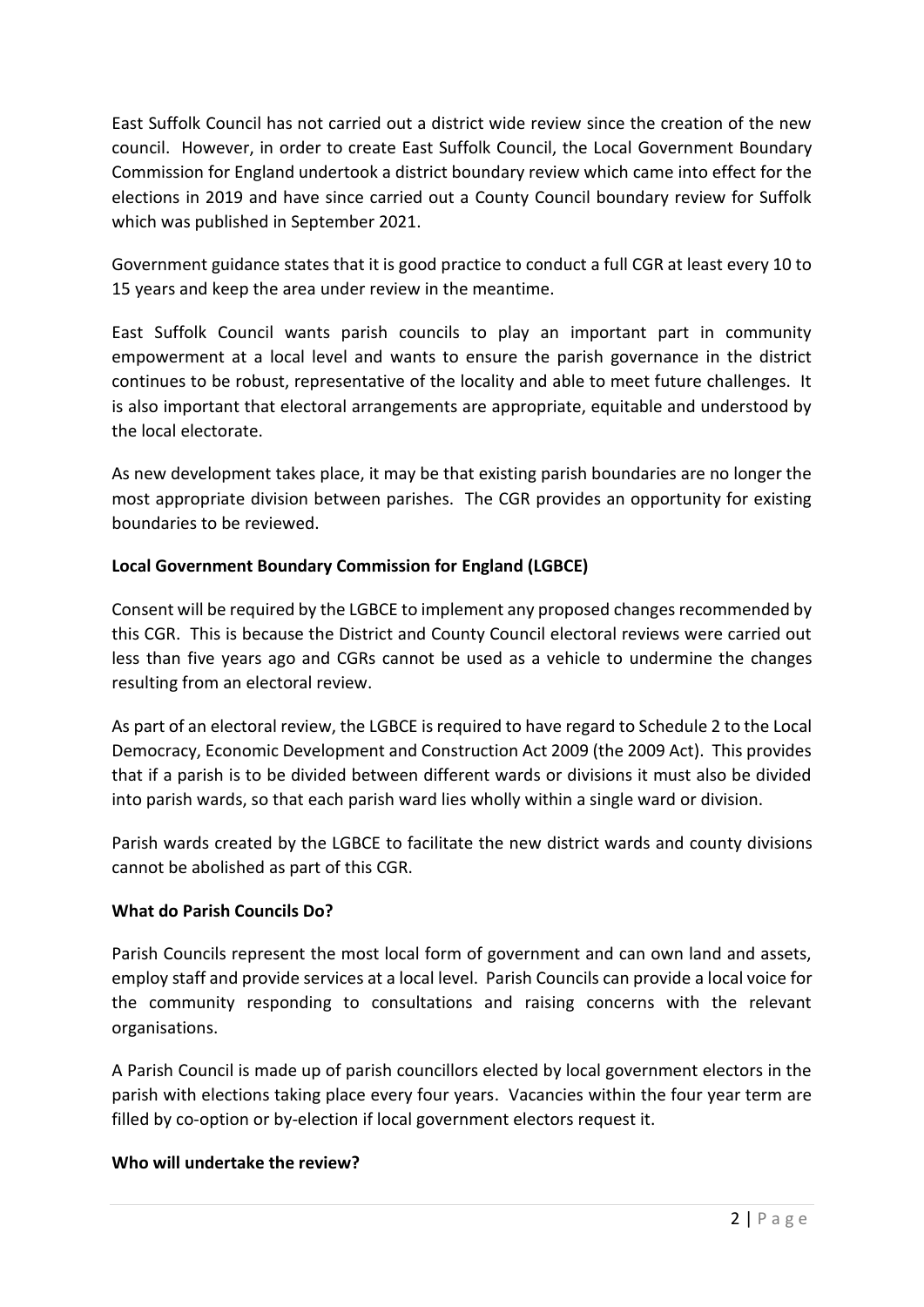As the principal authority, East Suffolk Council is responsible for undertaking CGRs within its area. The Council will approve the final recommendations before a Community Governance Order is made.

The main contacts for the review are:

Karen Last, Electoral Services Manager Tim Willis, Deputy Electoral Services Manager

# **Consultation**

These terms of reference provide the aims of the review, the legislation that guides the process and the areas that the council will consider as part of the review process.

The council will consult widely on the review including but not limited to:

- Local government electors / East Suffolk Council residents
- Parish Councils
- Parish Meetings
- District councillors
- County councillors
- Members of Parliament

Prior to making recommendations or publishing final proposals, the Council will take full account of the views and suggestions put forward by local people and organisations and will comply with the statutory consultation requirements by:

- Consulting local government electors and other persons or bodies which appear to the Council to have an interest in the review,
- Considering any representations received in connection with the review,
- Notifying consultees of the outcome of the review,
- Publishing all decisions taken and the reasons for such decisions.

Information about each stage of the review will be published on the Council's website and available for inspection at East Suffolk House, Station Road, Melton, Woodbridge IP12 1RT and Riverside, 4 Canning Road, Lowestoft NR33 0EQ. Press releases and other publicity will be issued where appropriate.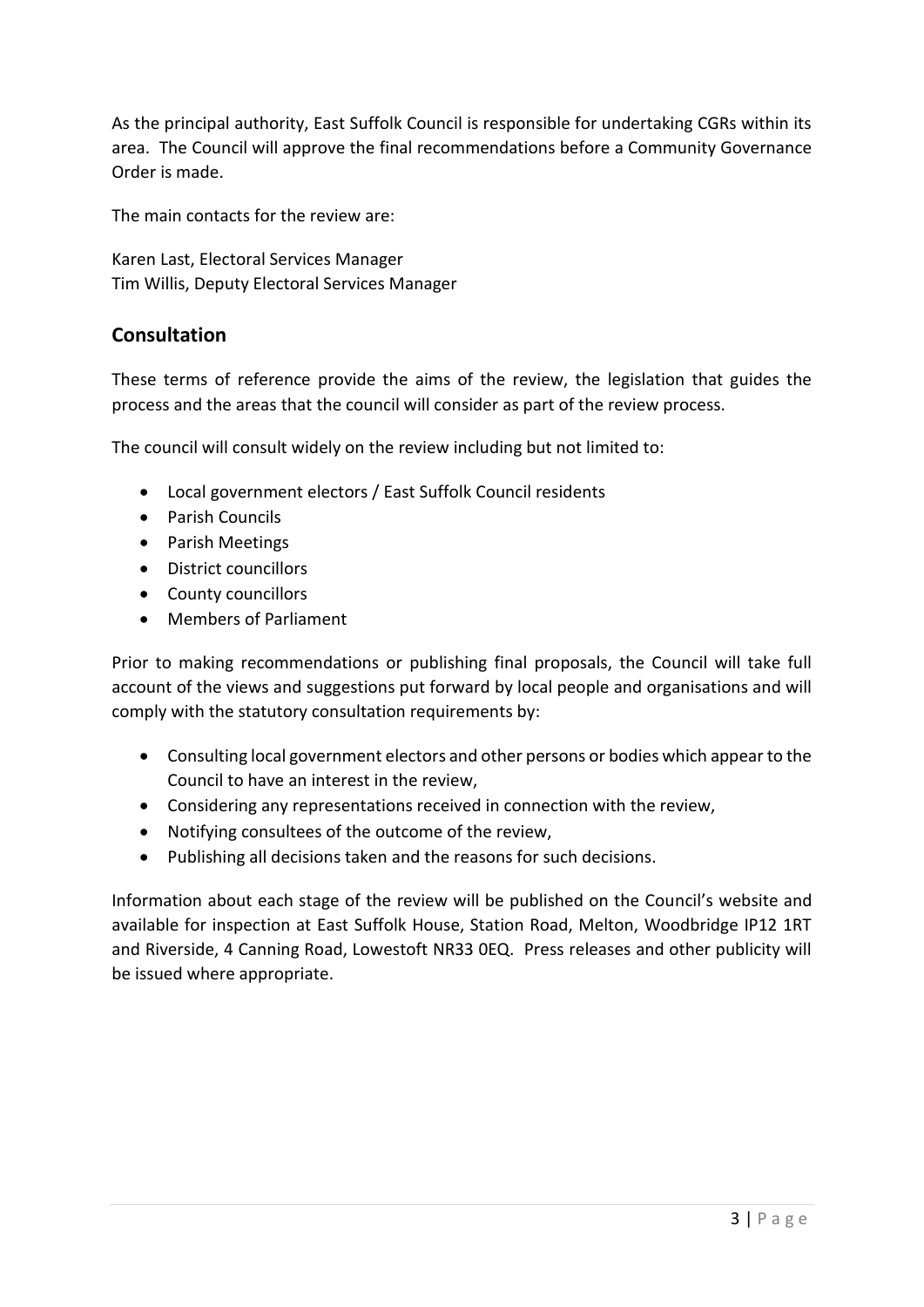#### **Timeline of the review**

Legislation states that a CGR must be completed within a 12-month period. The CGR commences when the Council publishes its terms of reference and concludes when it publishes the recommendations made in the review.

#### **Review Stages:**

| <b>Stage</b>       | <b>Action</b>                         | <b>Dates</b>     |
|--------------------|---------------------------------------|------------------|
| Commencement       | Terms of Reference approved by        | 26 January 2022  |
|                    | Council.                              |                  |
| <b>Stage One</b>   | Consultation with Stakeholders -      | Feb-April 2022   |
|                    | initial submissions invited on future |                  |
|                    | arrangements.                         |                  |
| Stage Two          | 1. Consideration of submissions       | April - May 2022 |
|                    | received.                             |                  |
|                    | 2. Draft<br>recommendations           |                  |
|                    | prepared.                             |                  |
| <b>Stage Three</b> | Draft recommendations to<br>be        | May 2022 (TBC)   |
|                    | by<br>considered<br>Council<br>and    |                  |
|                    | approved for further consultation.    |                  |
| <b>Stage Four</b>  | 1. Consultation with Stakeholders     | May - September  |
|                    | on draft recommendations.             |                  |
|                    | 2. Final<br>recommendations           |                  |
|                    | prepared.                             |                  |
| <b>Stage Five</b>  | Final recommendations<br>to<br>be     | September 2022   |
|                    | considered by Council<br>with         | (TBC)            |
|                    | resolution to make<br>Re-<br>a a      |                  |
|                    | organisation Order.                   |                  |
| Completion         | Re-organisation Order made.           | October 2022     |

### **Electoral Forecasts**

When considering the electoral arrangements of the parishes in the area, the Council must consider any likely future change in the number or distribution of electors within five years from the day the review commences.

The review will use the latest electorate figures available at a parish level together with the estimated delivery of new dwellings with the five-year period.

### **Scope of the Review**

The Review includes all aspects of community governance arrangements of existing parishes, including:

• To consider the name of existing parishes/parish councils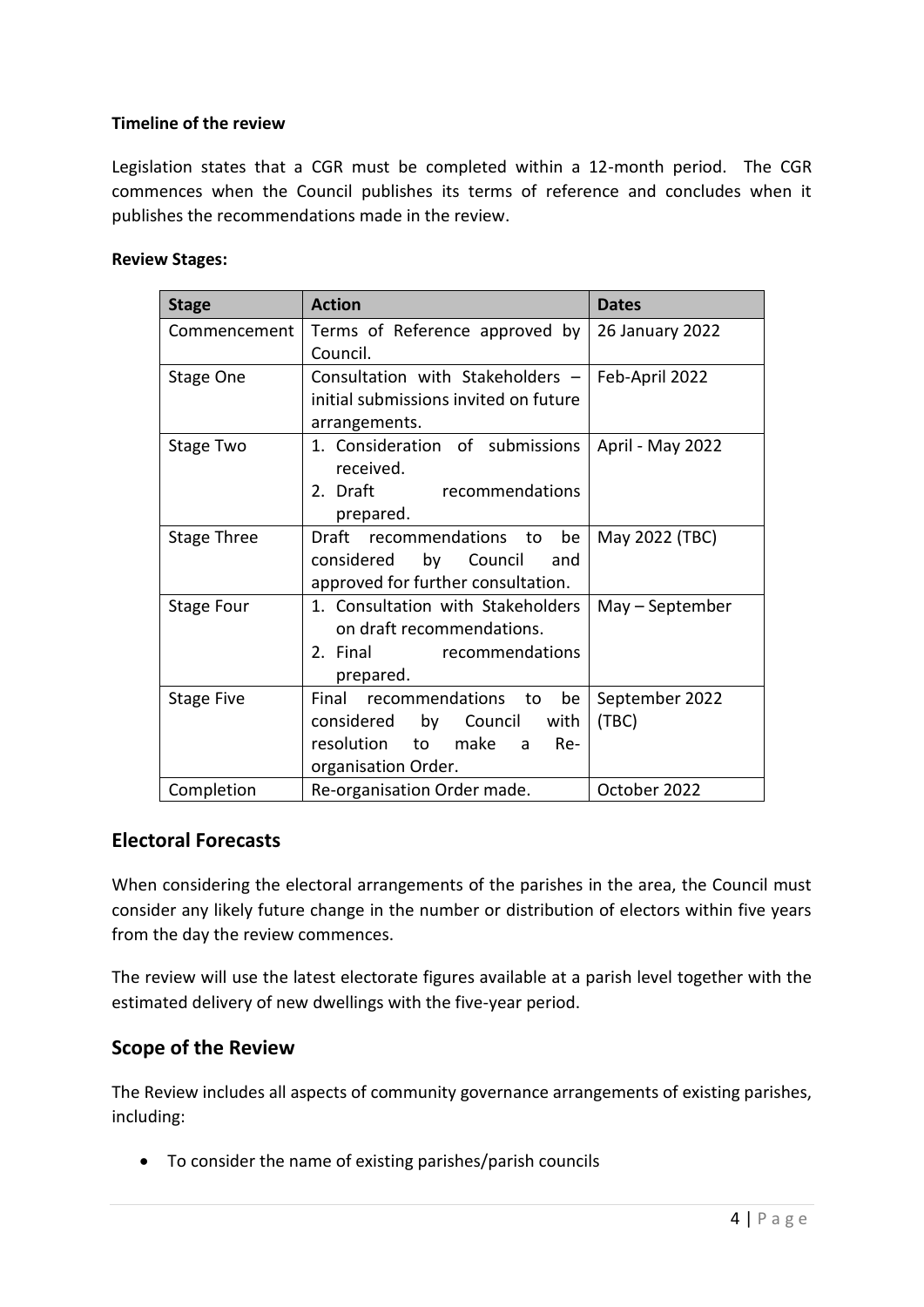- To consider the boundaries of existing parishes and whether existing parishes should be split or amalgamated to constitute new parishes or if any new parish councils should be created along with the number of parish councillors to be elected for any parish council, whether new or existing.
- To consider whether any new or existing parish council should be divided into wards (or continue to be divided into wards), including the number and boundaries of any such wards, the number of councillors to be elected for any such ward and the name of any such ward.

# **Considerations**

Legislation requires that the Council must ensure that community governance within the area:

- reflects the identities and interests of the communities in the area,
- is effective and convenient and takes into account any other arrangements for the purpose of community representation or engagement in the area.

In considering proposals for change, the Council will take the following into account:

# **Parish status (Council or Meeting)**

Electorate – existing and forecast growth

The review aims to ensure that parishes reflect community identity and interest and that they are viable administrative and democratic units.

Parishes with 150 or fewer local government electors cannot have a council and can only be a parish meeting (unless the parish already have a council). Between 151 and 999 local government electors the review can recommend that the parish could have a council (optional) and where the parish has 1000 or more local government electors the review must recommend that the parish has a council.

### **Parish boundaries**

The council will consider the effect of new and forecast development activity on existing parish boundaries. Parish boundaries should be easily identifiable and reflect the separation of settlements recognised locally as having their own identity. These boundaries should generally reflect the areas between communities with low populations or physical barriers such as rivers or man-made features such as railways or motorways.

### **Council size (number of councillors)**

The minimum number of parish councillors that a council can have is five. A quorum for a parish council is three or a third, whichever is the greater number.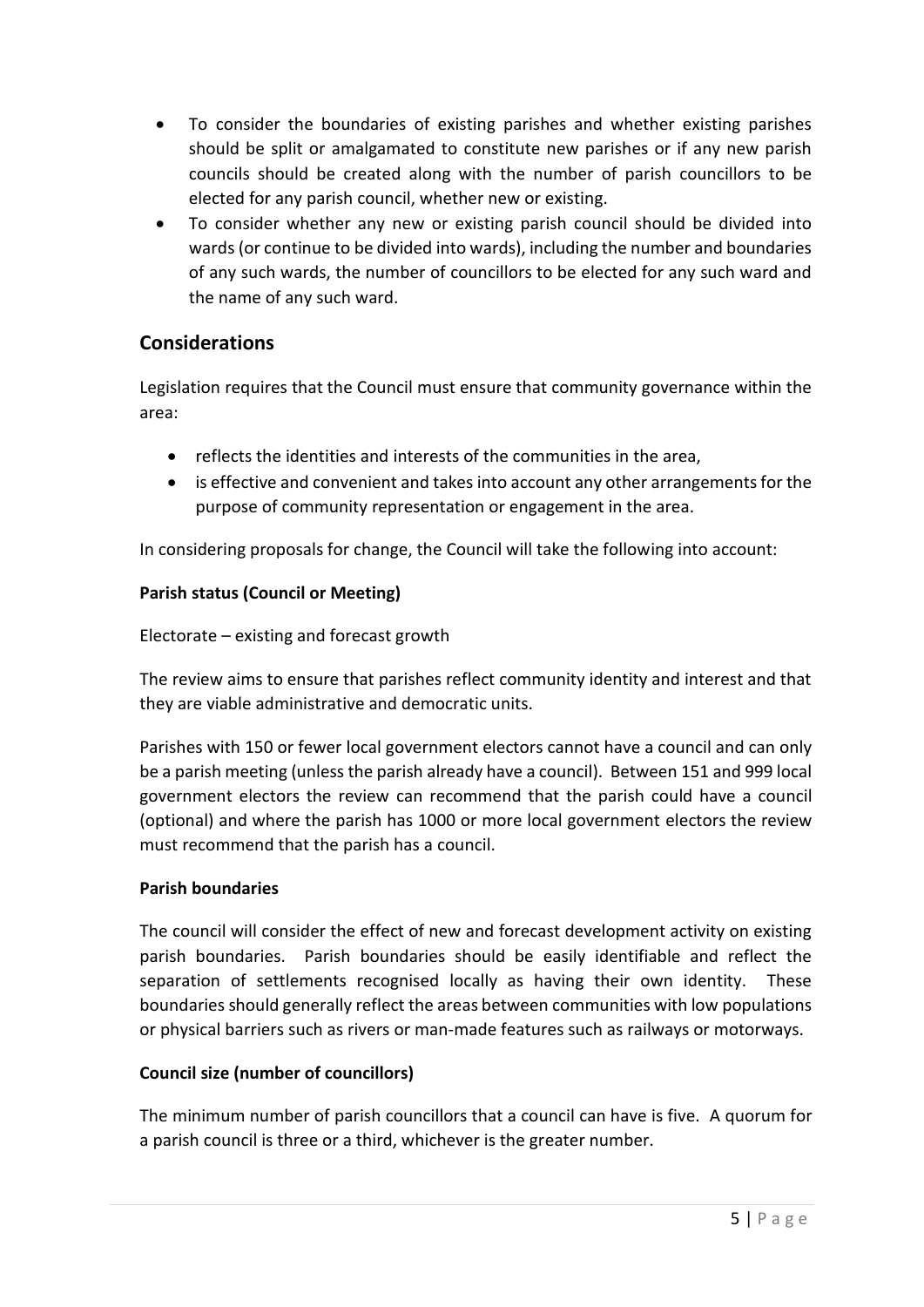| <b>Electorate</b>   | <b>Councillor Allocation</b> |
|---------------------|------------------------------|
| Less than 500       | $5 - 8$                      |
| $501 - 2,500$       | $6 - 12$                     |
| $2,501 - 10,000$    | $9 - 16$                     |
| $10,001 - 20,000$   | $13 - 27$                    |
| Greater than 20,000 | $13 - 31$                    |

Government guidance is that representation of areas should be considered on their own merits having regard to population, geography and the pattern of communities. The Council will pay particular attention to existing levels of representation and existing council sizes which have stood the test of time.

In considering requests to change the number of councillors on any individual parish council, the Council will review the electoral history for the parish including the number of contested elections that have been held, the number of vacant seats following normal parish elections (every four years) and whether the council has been able to fill vacancies by means of co-option.

### **Parish warding**

The Council is required to consider the following points when deliberating whether a parish should be divided into wards for the purposes of elections:

- whether the number or distribution of the local government electors for the parish would make a single election of councillors impractical or inconvenient,
- whether it is desirable that any area, or areas, of the parish should be separately represented on the council.

In considering parish wards the Council will ensure that electoral equality is retained (the principal that each person's vote should be of equal weight so far as possible). This will be achieved by keeping the councillor/elector ratio similar across warded areas.

#### **Parish names and alternative styles for parishes**

Alternative styles for parishes were introduced by the 2007 Act which could replace the 'parish' style with community, neighbourhood or village. Town status continues to be available to a parish (Section 247 of the Local Government Act 1972) but for as long as a parish has an alternative style it would not be able to have the status of a town and vice versa.

At the request of a parish, the District Council as principal authority can change the name of a parish to reflect the style adopted.

If an existing parish is under review the Council will make recommendations as to whether the geographical name of the parish should change but it will be for the parish council or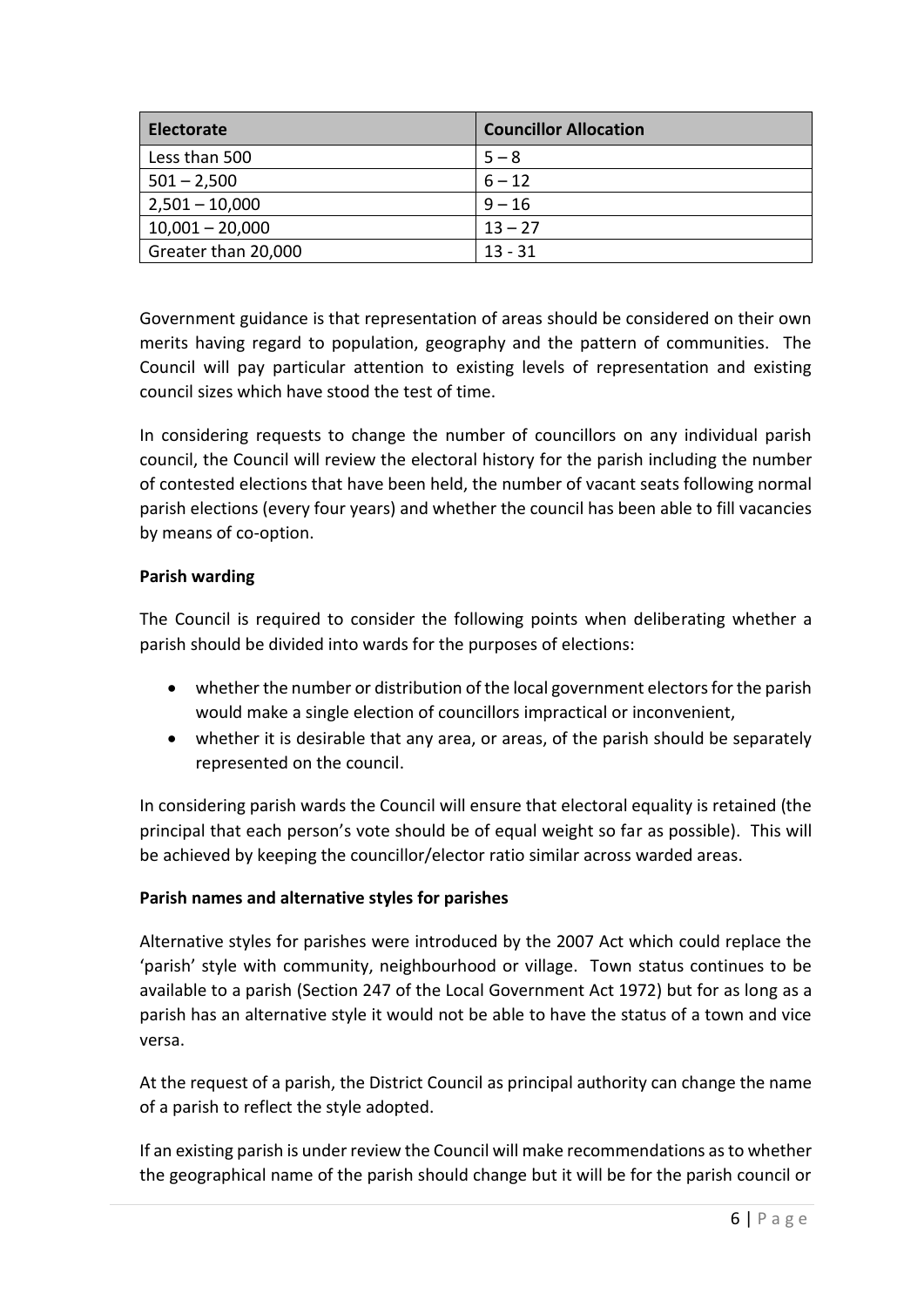meeting to resolve whether the parish should have one of the alternative styles or retain the 'parish' style.

### **Grouping of parishes**

Under Section 91 of the 2007 Act a CGR can recommend the grouping or de-grouping of parishes. In some instances, it may be appropriate to group parishes to allow a common parish council to be formed. De-grouping may also offer the reverse possibility where local communities have expanded.

Any grouping or de-grouping needs to be compatible with the retention of community interests and it would be inappropriate to use it to build artificially large units under single parish councils. However, it could offer a possibility for parishes with fewer than 150 electors to be grouped with other parishes under an elected parish council despite being unable to form a parish council in their own right.

### **Ordinary year of election**

As the District Council is elected every four years on an 'all out' basis, it is proposed to keep the ordinary year of elections for parish councils on the same date.

# **Reorganisation of Community Governance Orders and Commencement**

The review will be completed when the Council resolves to accept the final recommendations and authorises completion of the Reorganisation of Community Governance Order.

Copies of the Order, supporting maps and documents setting out the reasons for the decisions taken will be deposited at the Council offices at East Suffolk House, Station Road, Melton, Woodbridge IP12 1RT and Riverside, 4 Canning Road, Lowestoft NR33 0EQ.

In accordance with the Guidance, the Council will issue maps to illustrate each recommendation at a scale that will not normally be smaller that 1:10,000. These maps will also be deposited with the Secretary of State at the Department for Levelling Up, Housing and Communities. Prints will also be supplied in accordance with regulations to the Secretary of State, the Electoral Commission, the LGBCE, the Office for National Statistics, the Director General of the Ordnance Survey and any other principal council whose area the order relates to. Copies may also be sent to the Audit Commission, the Registrar General, the Land Registry and the Valuation Office Agency.

Any changes to electoral arrangements will come into force at the next ordinary elections for the parish council.